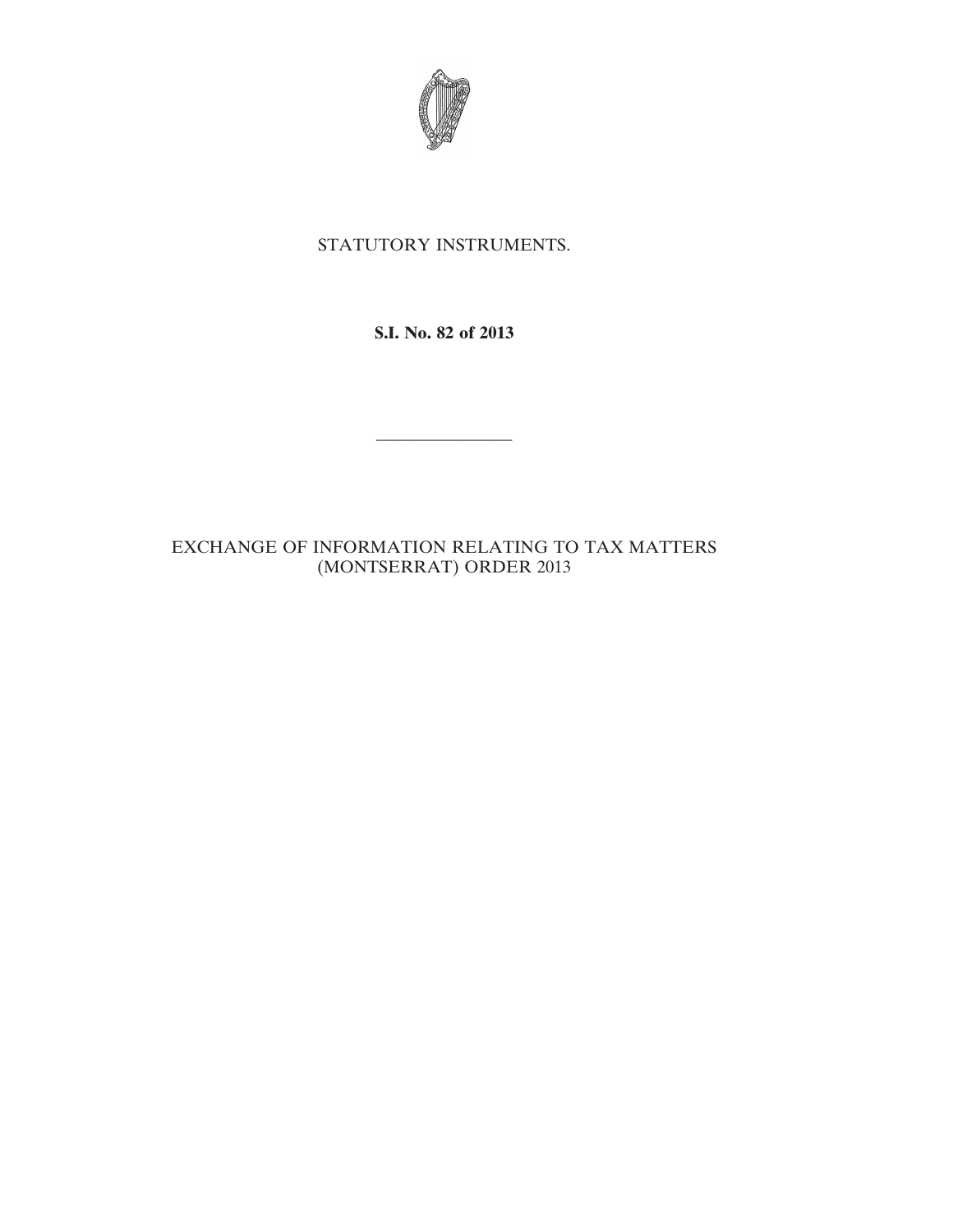## EXCHANGE OF INFORMATION RELATING TO TAX MATTERS (MONTSERRAT) ORDER 2013

WHEREAS it is enacted by section 826(1B) (as substituted by section 35 of the Finance Act 2007 (No. 11 of 2007)) of the Taxes Consolidation Act 1997 (No. 39 of 1997) that where the Government by order declare that arrangements specified in the order have been made with the government of any territory outside the State in relation to exchanging information for the purposes of the prevention and detection of tax evasion in the case of taxes of any kind or description imposed by the laws of the State or by the laws of that territory, and that it is expedient that those arrangements should have the force of law, and that the order so made is specified in Part 3 of Schedule 24A of the Taxes Consolidation Act 1997, then subject to section 826 of that Act, the arrangements shall, notwithstanding any enactment, have the force of law as if such order were an Act of the Oireachtas on and from the date of the insertion of a reference to the order into Part 3 of Schedule 24A:

AND WHEREAS it is further enacted by section 826(6) of the Taxes Consolidation Act 1997 that where such an order is proposed to be made, a draft of the order shall be laid before Dáil Éireann and the order shall not be made until a resolution approving of the draft has been passed by Dáil Éireann:

AND WHEREAS a draft of the following Order has been laid before Dáil Éireann and a resolution approving of the draft has been passed by Dáil Éireann:

NOW, the Government, in exercise of the powers conferred on them by section 826(1B) (as substituted by section 35 of the Finance Act 2007) of the Taxes Consolidation Act 1997, hereby order as follows:

1. This Order may be cited as the Exchange of Information Relating to Tax Matters (Montserrat) Order 2013.

- 2. It is declared that—
	- (*a*) the arrangements specified in the Agreement, the text of which is set out in the Schedule, have been made with the Government of Montserrat (as authorised by the Government of the United Kingdom of Great Britain and Northern Ireland) in relation to exchanging information for the purposes of the prevention and detection of tax evasion, and
	- (*b*) it is expedient that those arrangements should have the force of law.

*Notice of the making of this Statutory Instrument was published in "Iris Oifigiúil" of* 8*th March*, 2013.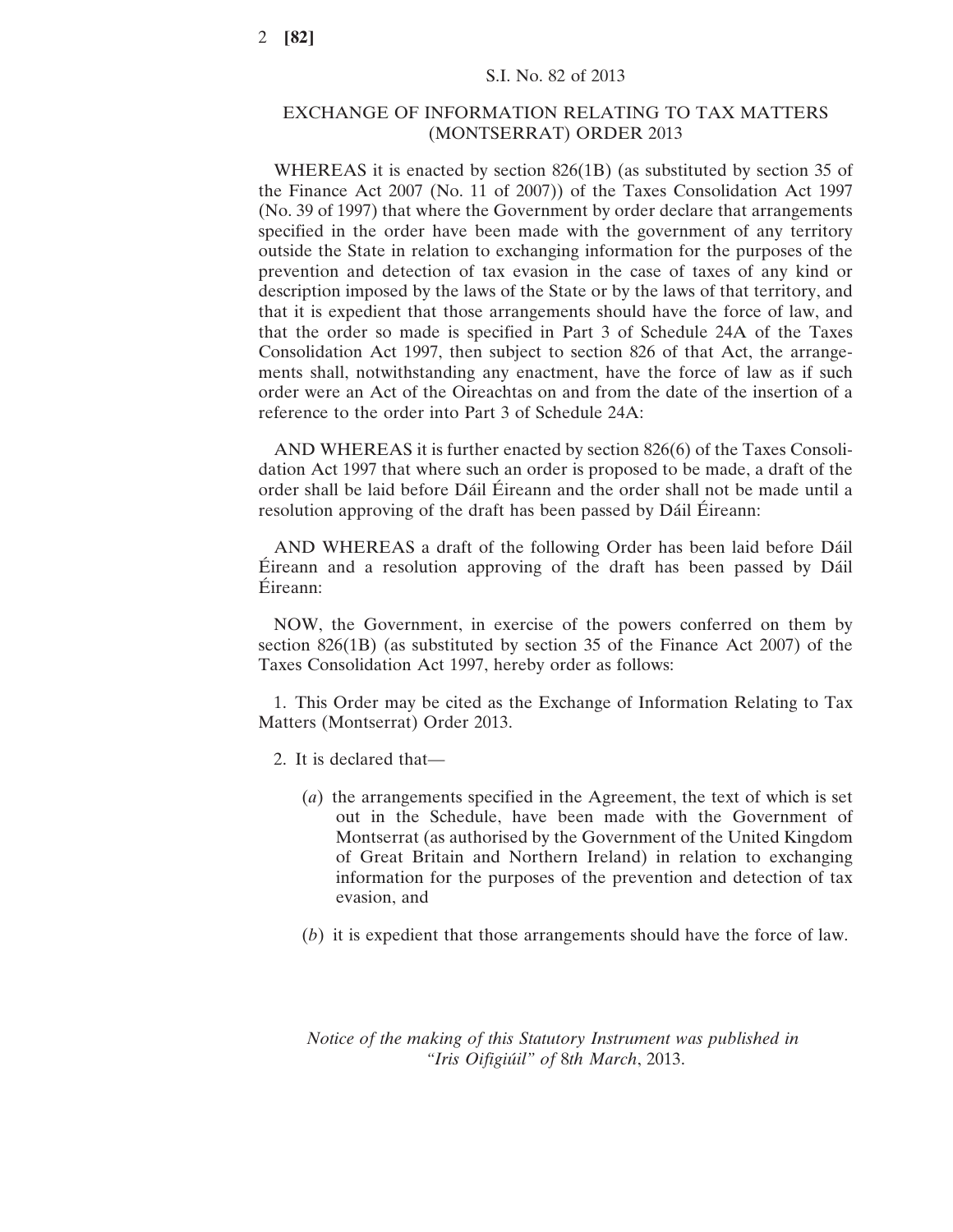## **SCHEDULE**

## **AGREEMENT**

#### **BETWEEN**

## **THE GOVERNMENT OF IRELAND**

#### **AND**

## **THE GOVERNMENT OF MONTSERRAT (AS AUTHORISED BY THE GOVERNMENT OF**

## **THE UNITED KINGDOM OF GREAT BRITAIN AND NORTHERN IRELAND)**

#### **ON**

#### **THE EXCHANGE OF INFORMATION WITH RESPECT TO TAXES**

Whereas the Government of Ireland and the Government of Montserrat ("the Contracting Parties") recognise that present legislation already provides for cooperation and the exchange of information in criminal tax matters;

Whereas it is acknowledged that the Government of Montserrat under the terms of its Entrustment from the United Kingdom has the right to negotiate, conclude and perform, subject to the terms of this Agreement, a tax information exchange agreement with the Government of Ireland;

Whereas the Government of Ireland welcomes the conclusion of this Agreement with the Government of Montserrat, which represents an important step in delivering the commitment the Government of Montserrat made to the OECD on the 27th February 2002 to respect the principles of transparency and exchange of information.

Whereas the Contracting Parties wish to enhance and facilitate the terms and conditions governing the exchange of information with respect to taxes;

Now, therefore, the Contracting Parties have agreed to conclude the following Agreement which contains obligations on the part of the Contracting Parties only.

#### **ARTICLE 1**

#### **OBJECT AND SCOPE OF THE AGREEMENT**

The competent authorities of the Contracting Parties shall provide assistance through exchange of information that is foreseeably relevant to the administration and enforcement of the domestic laws of the Contracting Parties concerning the taxes and the tax matters covered by this Agreement, including information that is foreseeably relevant to the determination, assessment, verification, enforcement, recovery or collection of tax claims with respect to persons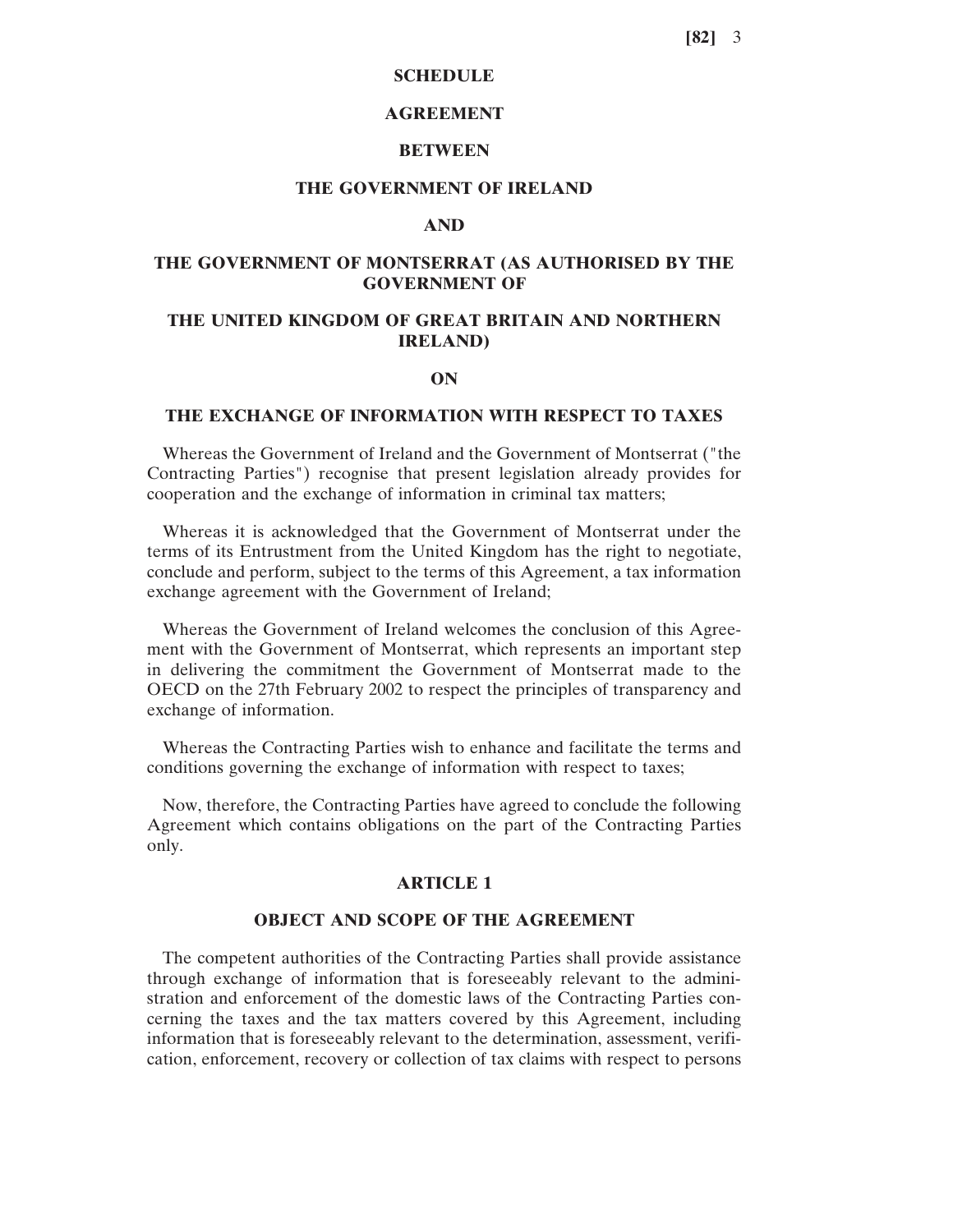#### 4 **[82]**

subject to such taxes, or the investigation or prosecution of tax matters in relation to such persons. Information shall be exchanged in accordance with the provisions of this Agreement and shall be treated as confidential in the manner provided in Article 8.

## **ARTICLE 2**

#### **JURISDICTION**

A Requested State is not obligated to provide information which is neither held by its authorities nor in the possession or control of persons who are within its territorial jurisdiction.

#### **ARTICLE 3**

## **TAXES COVERED**

1 The taxes which are the subject of this Agreement are taxes of every kind and description imposed by the Contracting Parties at the date of signature of the Agreement

2 This Agreement shall also apply to any identical or substantially similar taxes imposed after the date of signature of this Agreement in addition to, or in place of, the existing taxes. The Agreement shall also apply to such other taxes as may be agreed in an exchange of letters between the Contracting Parties. The competent authorities of the Contracting Parties shall notify each other of any substantial changes to the taxation and related information gathering measures covered by this Agreement.

3 This Agreement shall not apply to taxes imposed by states, municipalities, or other political subdivisions, or possessions of a Contracting Party.

## **ARTICLE 4**

#### **DEFINITIONS**

- 1 For the purposes of this Agreement, unless otherwise defined:
	- *a*) the term "Ireland" means Ireland and includes any area outside the territorial waters of Ireland which has been or may hereafter be designated, under the laws of Ireland concerning the Exclusive Economic Zone and the Continental Shelf, as an area within which Ireland may exercise such sovereign rights and jurisdiction as are in conformity with international law;
	- *b*) the term "Montserrat" when used in a geographical sense, means the United Kingdom Overseas Territory of Montserrat;
	- *c*) the term "collective investment fund or scheme" means any pooled investment vehicle, irrespective of legal form. The term "public collective investment fund or scheme" means any collective investment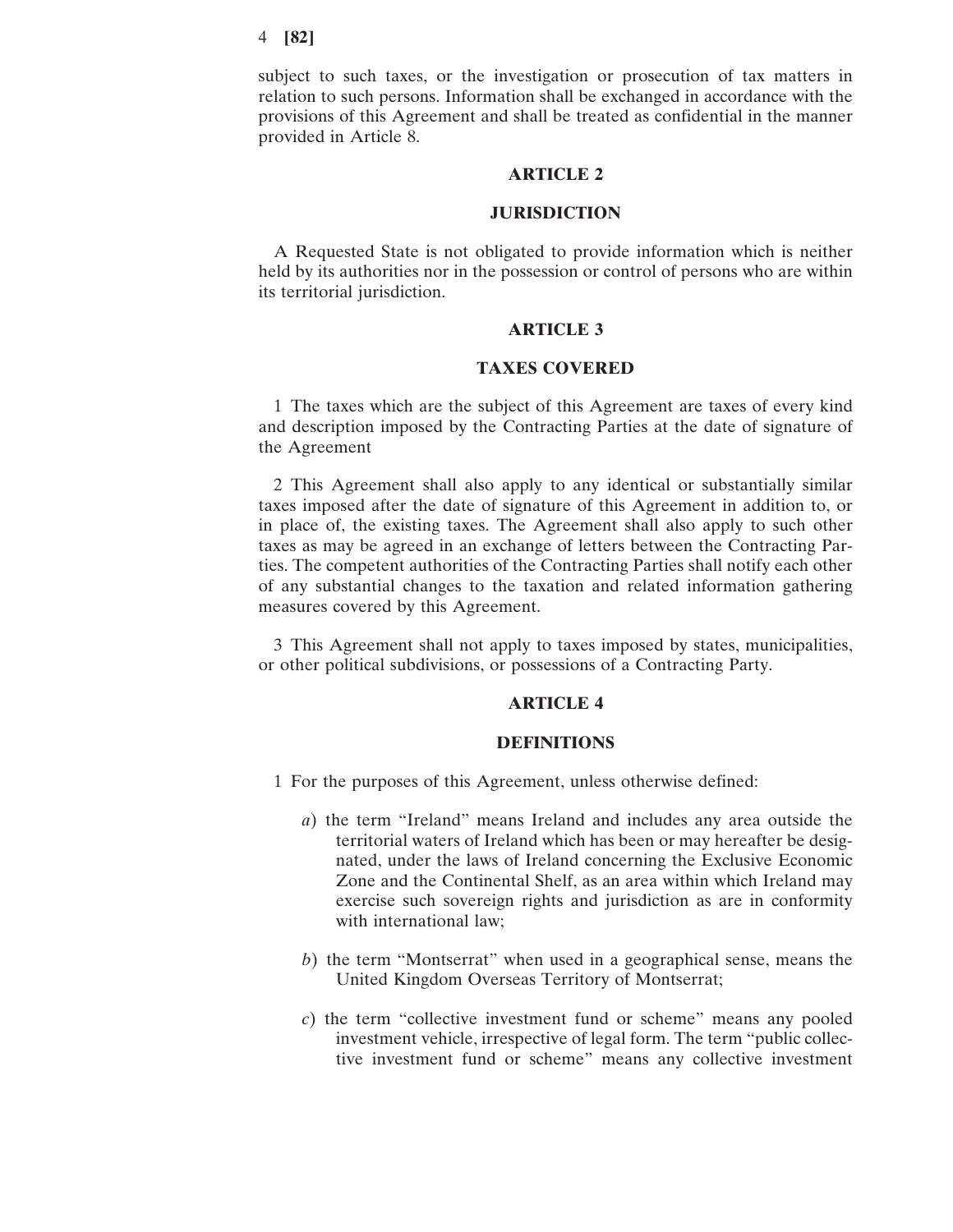fund or scheme provided the units, shares or other interests in the fund or scheme can be readily purchased, sold or redeemed by the public. Units, shares or other interests in the fund or scheme can be readily purchased, sold or redeemed "by the public" if the purchase, sale or redemption is not implicitly or explicitly restricted to a limited group of investors;

- *d*) the term "company" means any body corporate or any entity that is treated as a body corporate for tax purposes;
- *e*) the term "competent authority" means in the case of Ireland, the Revenue Commissioners or their authorised representative and, in the case of Montserrat, the Comptroller of Inland Revenue;
- *f*) the term "Contracting Party" means the Government of Ireland or the Government of Montserrat as the context requires;
- *g*) the term "criminal laws" means all criminal laws designated as such under domestic law irrespective of whether they are contained in the tax laws, the criminal code or other statutes;
- *h*) the term "criminal tax matters" means tax matters involving intentional conduct which is liable to prosecution under the criminal laws of the Requesting Party;
- *i*) the term "information" means any fact, statement, document or record in whatever form;
- *j*) the term "information gathering measures" means judicial, regulatory or administrative laws and procedures enabling a Contracting Party to obtain and provide the information requested;
- *k*) the term "person" means a natural person, a company or any entity that is treated as a body corporate for tax purposes, or any other body or group of persons;
- *l*) the term "principal class of shares" means the class or classes of shares representing a majority of the voting power and value of the company;
- *m*) the term "publicly traded company" means any company whose principal class of shares is listed on a recognised stock exchange provided its listed shares can be readily purchased or sold by the public. Shares can be purchased or sold "by the public" if the purchase or sale of shares is not implicitly or explicitly restricted to a limited group of investors;
- *n*) the term "recognised stock exchange" means any stock exchange agreed upon by the competent authorities of the Contracting Parties;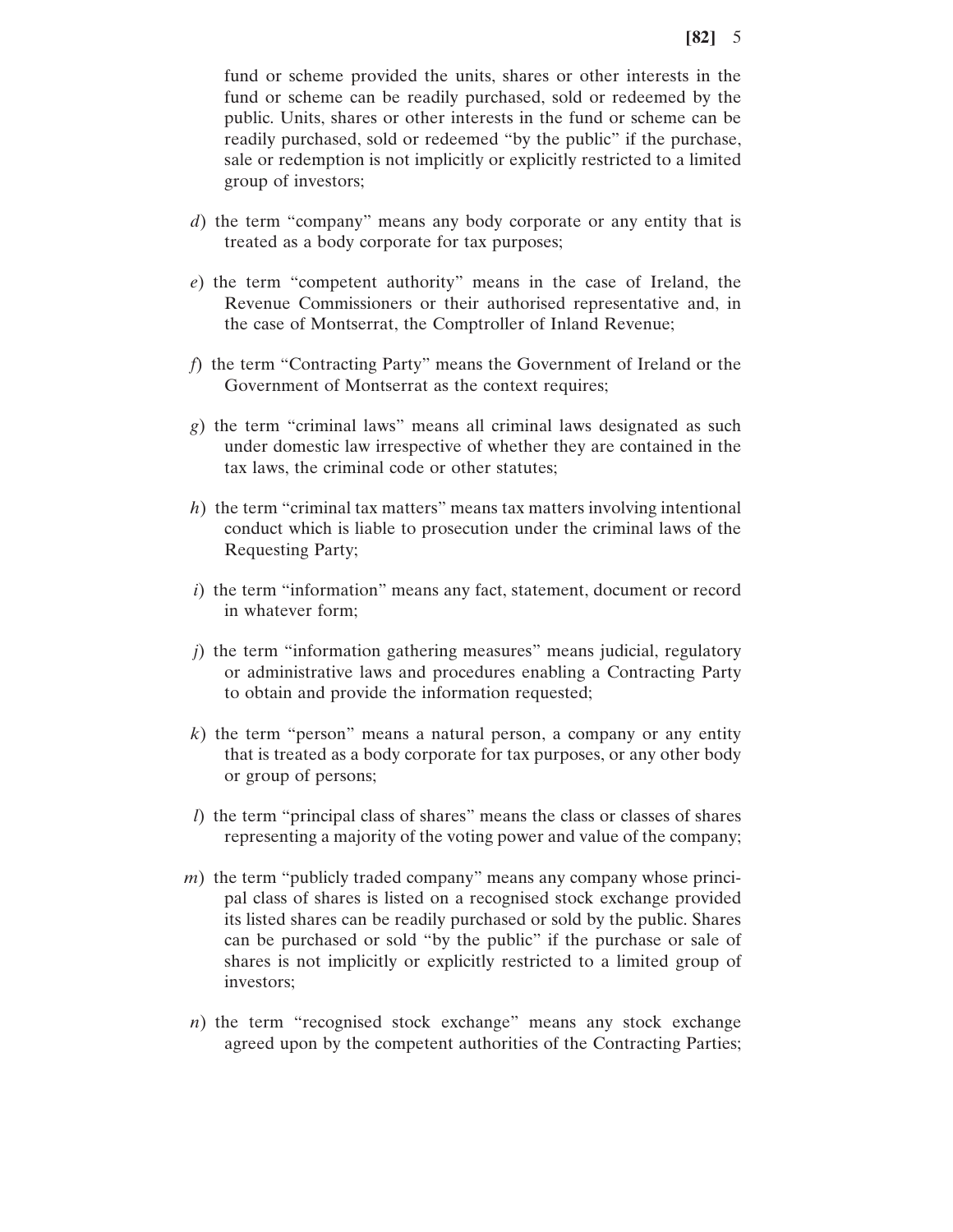- 6 **[82]**
	- *o*) the term "Requesting Party" means the Party to this Agreement submitting a request for or having received information from the Requested Party;
	- *p*) the term "Requested Party" means the Party to this Agreement which is requested to provide or has provided information in response to a request; and
	- *q*) the term "tax" means any tax covered by this Agreement.

2 As regards the application of this Agreement at any time by a Contracting Party, any term not defined therein shall; unless the context otherwise requires, have the meaning that it has at that time under the law of that Party, any meaning under the applicable tax laws of that Party prevailing over a meaning given to the term under other laws of that Party.

## **ARTICLE 5**

#### **EXCHANGE OF INFORMATION UPON REQUEST**

1 The competent authority of a Requested Party shall provide upon request in writing information for the purposes specified in Article 1 of this Agreement. Such information shall be exchanged without regard to whether the conduct being investigated would constitute a crime under the laws of the Requested Party if it occurred in the territory of the Requested Party.

2 If the information in possession of the competent authority of the Requested Party is not sufficient to enable it to comply with the request for the information, the Requested Party shall use all relevant information gathering measures to provide the Requesting Party with the information requested, notwithstanding that the Requested Party may not need such information for its own tax purposes.

3 If specifically requested by the competent authority of the Requesting Party, the competent authority of the Requested Party shall provide information under this Article, to the extent allowable under its domestic laws, in the form of depositions of witnesses and authenticated copies of original records.

4 Each Contracting Party shall ensure that its competent authority, for the purposes specified in Article 1 of this Agreement, has the authority to obtain and provide upon request:

- *a*) information held by banks, other financial institutions, and any person, including nominees and trustees, acting in an agency or fiduciary capacity;
- *b*) information regarding the legal and beneficial ownership of companies, partnerships, trusts, foundations and other persons, including, within the constraints of Article 2, ownership information on all such persons in an ownership chain; in the case of trusts, information on settlors, trustees, beneficiaries and protectors; and in the case of foundations,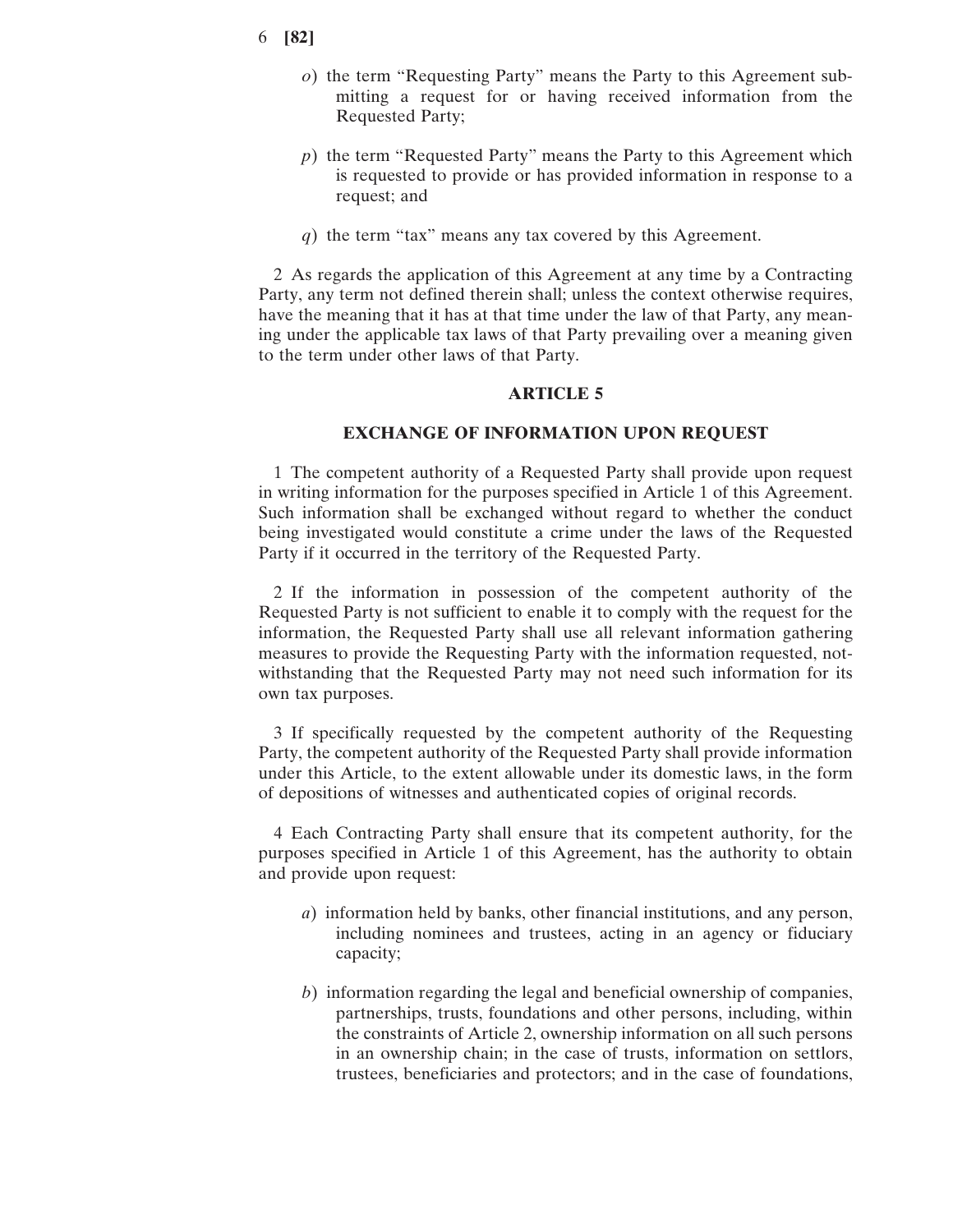information on founders, members of the foundation council and beneficiaries.

5 This Agreement does not create an obligation on the Contracting Parties to obtain or provide ownership information with respect to publicly traded companies or public collective investment funds or schemes unless such information can be obtained without giving rise to disproportionate difficulties.

6 The competent authority of the Requesting Party shall provide the following information to the competent authority of the Requested Party when making a request for information under this Agreement in order to demonstrate the foreseeable relevance of the information to the request:

- *a*) the identity of the person under examination or investigation;
- *b*) a statement of the information sought including its nature and the form in which the Applicant State wishes to receive the information from the Requested State;
- *c*) the tax purpose for which the information is sought;
- *d*) grounds for believing that the information requested is present in the territory of the Requested Party or is in the possession or control of a person subject to the jurisdiction of the Requested Party;
- *e*) to the extent known, the name and address of any person believed to be in possession or control of the information requested;
- *f*) a statement that the request is in conformity with this Agreement and the laws and administrative practices of the Requesting Party, and that if the requested information were within the jurisdiction of the Requesting Party then the competent authority of the Requesting Party would be able to obtain the information under the laws of the Requesting Party or in the normal course of administrative practice; and
- *g*) a statement that the Requesting Party has pursued all means available in its own territory to obtain the information, except those that would give rise to disproportionate difficulties.

7 Notwithstanding the provisions of Article 10 in particular, the competent authority of the Requested Party shall forward the requested information as promptly as possible to the Requesting Party. To ensure a prompt response, the competent authority of the Requested Party shall:

*a*) confirm the receipt of a request in writing to the competent authority of the Requesting Party and shall notify the competent authority of the Requesting Party of any deficiencies in the request within 60 days of receipt of the request; and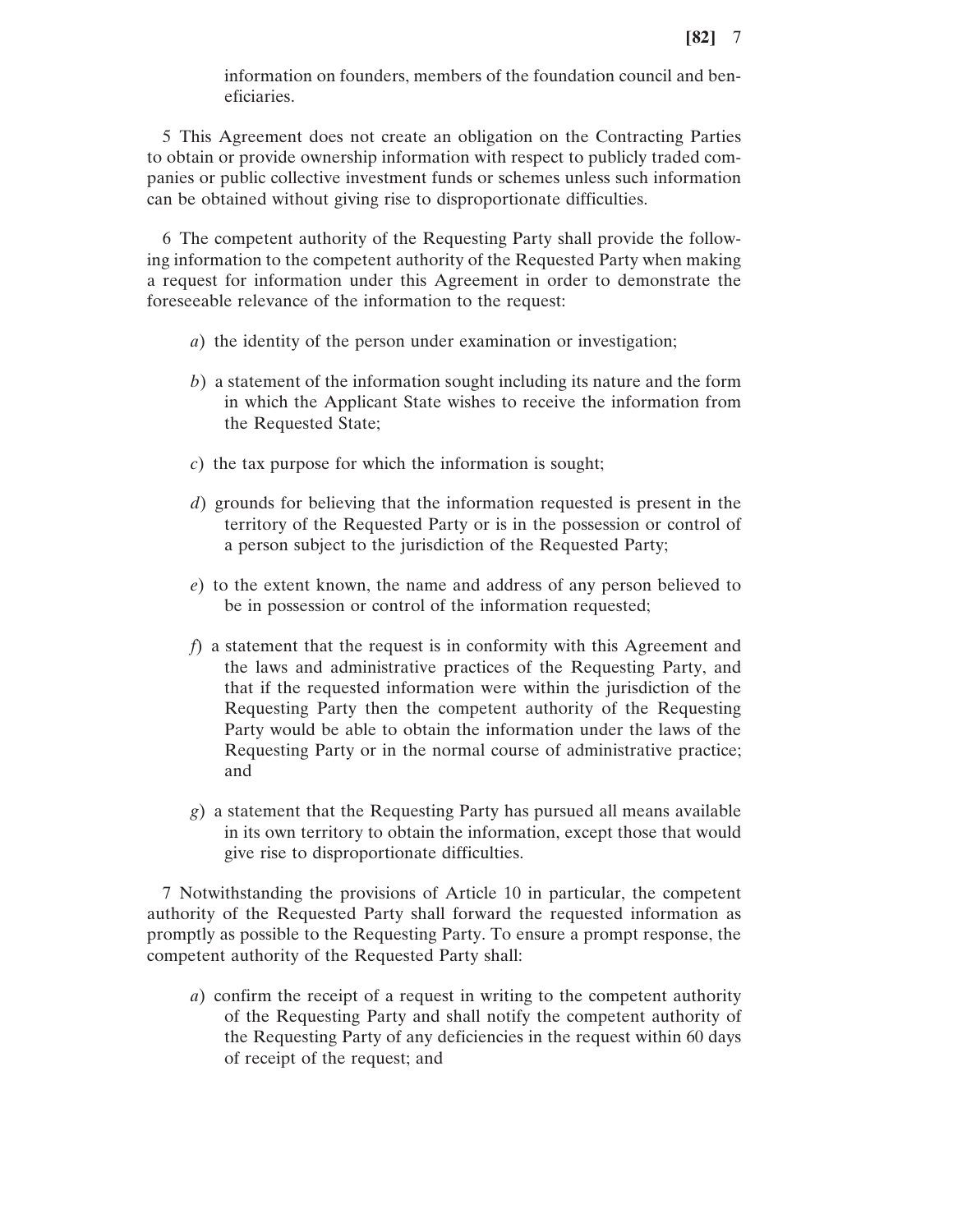### 8 **[82]**

*b*) if the competent authority of the Requested Party has been unable to obtain and provide the information requested within 90 days of receipt of the request, including if obstacles are encountered in furnishing the information, or if the competent authority of the Requested Party refuses to provide the information, it shall immediately inform the competent authority of the Requesting Party to explain the reasons for its inability or the obstacles for its refusal.

## **ARTICLE 6**

## **TAX EXAMINATIONS (OR INVESTIGATIONS) ABROAD**

1 The Requested Party may allow representatives of the competent authority of the Requesting Party to enter the territory of the Requested Party in connection with a request to interview persons and examine records with the prior written consent of the persons concerned. The competent authority of the Requesting Party shall notify the competent authority of the Requested Party of the time and place of the intended meeting with the persons concerned.

2 At the request of the competent authority of the Requesting Party, the competent authority of the Requested Party may permit representatives of the competent authority of the Requesting Party to be present at the appropriate part of a tax examination in the territory of the Requested Party.

3 If the request referred to in paragraph 2 is granted, the competent authority of the Requested Party conducting the examination shall, as soon as possible, notify the competent authority of the Requesting Party of the time and place of the examination, the authority or person authorised to carry out the examination and the procedures and conditions required by the Requested Party for the conduct of the examination. All decisions regarding the conduct of the examination shall be made by the Requested Party conducting the examination.

## **ARTICLE 7**

## **POSSIBILITY OF DECLINING A REQUEST**

1 The Requested Party shall not be required to obtain or provide information that the Requesting Party would not be able to obtain under its own laws for purposes of the administration or enforcement of its own tax laws. The competent authority of the Requested Party may decline to assist where the request is not made in conformity with this Agreement.

2 The provisions of this Agreement shall not impose on a Contracting Party the obligation to supply information which would disclose any trade, business, industrial, commercial or professional secret or trade process. Notwithstanding the foregoing, information of the type referred to in paragraph 4 of Article 5 shall not be treated as such a secret or trade process merely because it meets the criteria in that paragraph.

3 The provisions of this Agreement shall not impose on a Contracting Party the obligation to obtain or provide information which would reveal confidential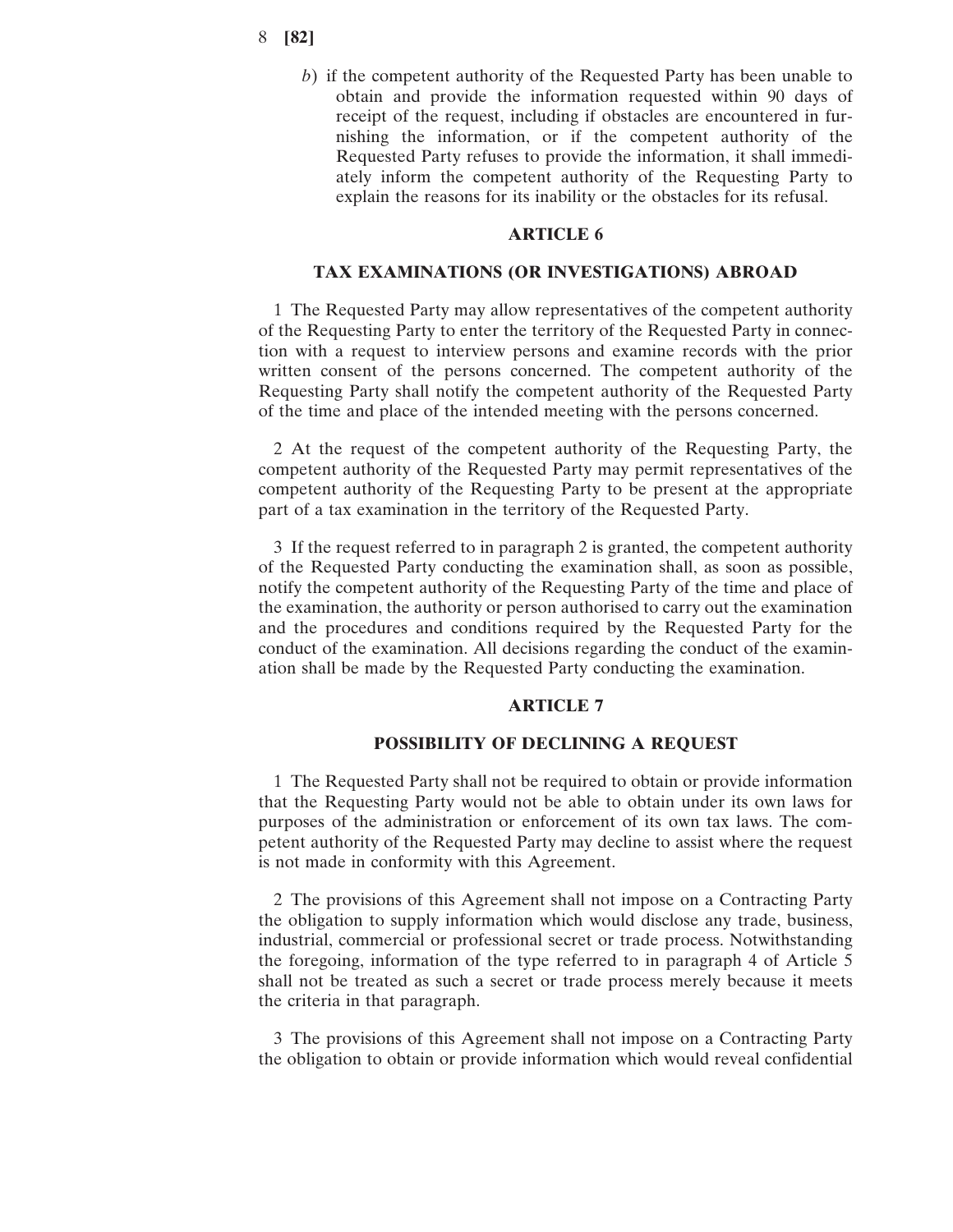communications between a client and an attorney, solicitor or other admitted legal representative where such communications are:

- *a*) produced for the purposes of seeking or providing legal advice; or
- *b*) produced for the purpose of use in existing or contemplated legal proceedings;

4 The Requested Party may decline a request for information if the disclosure of the information would be contrary to public policy (ordre public).

5 A request for information shall not be refused on the ground that the tax liability giving rise to the request is disputed by the taxpayer.

6 The Requested Party may decline a request for information if the information is requested by the Requesting Party to administer or enforce a provision of the tax law of the Requesting Party, or any requirement connected therewith, which discriminates against a national of the Requested Party as compared with a national of the Requesting Party in the same circumstances.

# **ARTICLE 8**

## **CONFIDENTIALITY**

1 All information provided and received by the competent authorities of the Contracting Parties shall be kept confidential and may be disclosed only to persons or authorities (including courts and administrative bodies) in the jurisdiction of the Contracting Party concerned with the assessment or collection of, the enforcement or prosecution in respect of, or the determination of appeals in relation to, the taxes covered by this Agreement. Such persons or authorities shall use such information only for such purposes. They may disclose the information in public court proceedings or in judicial decisions.

2 The information may not be disclosed to any other person or entity or authority without the express written consent of the competent authority of the Requested Party.

3 Information provided to a Requesting Party shall not be disclosed to any other jurisdiction.

# **ARTICLE 9**

#### **SAFEGUARDS**

The rights and safeguards secured to persons by the laws or administrative practices of the Requested Party remain applicable. The requested State will use its best endeavours to ensure that any such rights and safeguards are not applied in a manner that unduly prevents or delays effective exchange of information.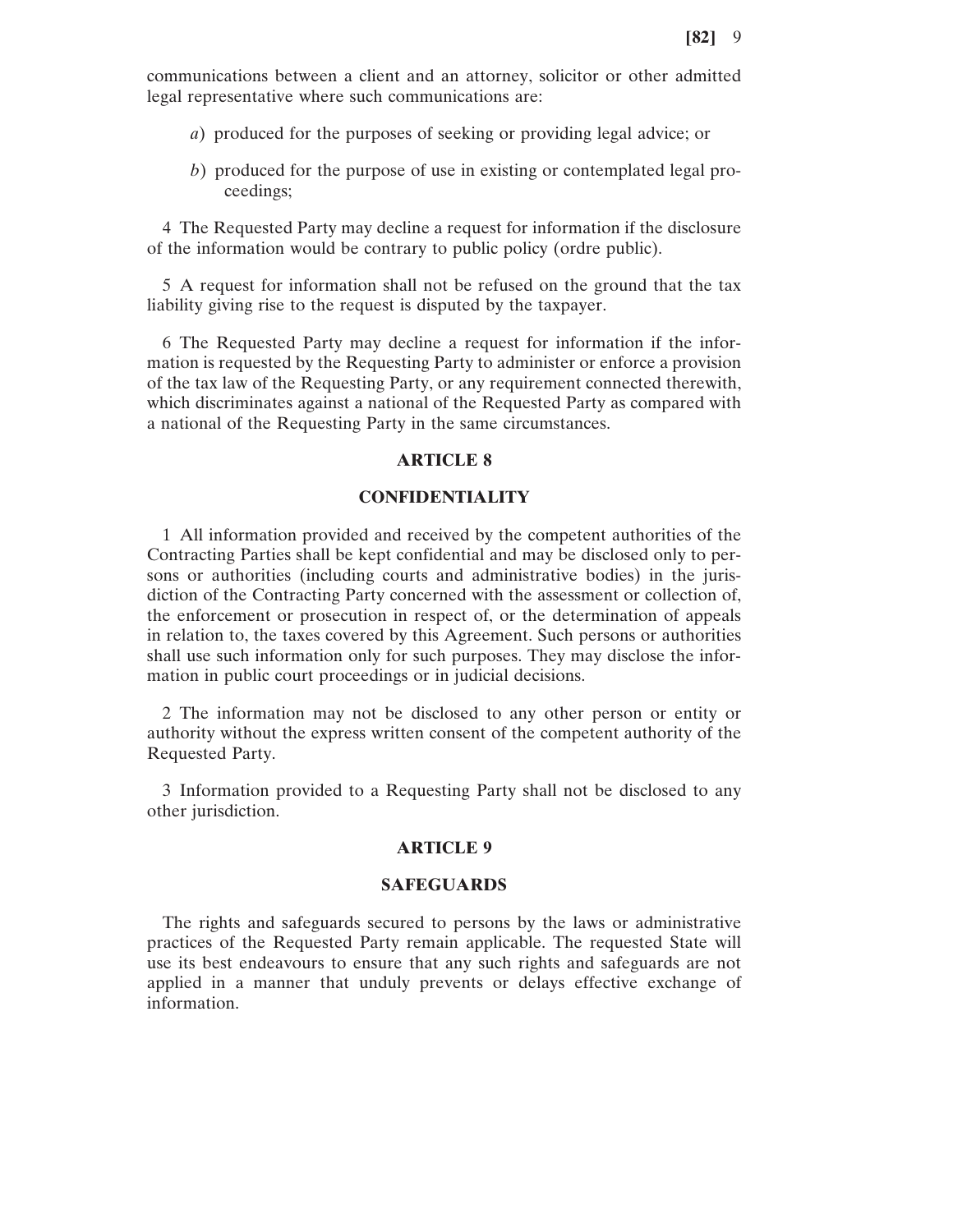# **ARTICLE 10**

#### **COSTS**

Incidence of costs incurred in providing assistance (including reasonable costs of third parties and external advisors in connection with litigation or otherwise) shall be agreed by the competent authorities of the Contracting Parties.

# **ARTICLE 11**

#### **IMPLEMENTING LEGISLATION**

The Contracting Parties shall enact any legislation necessary to comply with, and give effect to, the terms of this Agreement.

# **ARTICLE 12**

#### **MUTUAL AGREEMENT PROCEDURE**

1 Where difficulties or doubts arise between the Contracting Parties regarding the implementation or interpretation of this Agreement, the competent authorities shall use their best endeavours to resolve the matter by mutual agreement.

2 In addition to the endeavours referred to in paragraph 1, the competent authorities of the Contracting Parties may mutually determine the procedures to be used under Articles 5 and 6.

3 The competent authorities of the Contracting Parties may communicate with each other directly for the purposes of this Agreement.

4 The Contracting Parties may also agree on other forms of dispute resolution.

#### **ARTICLE 13**

#### **ENTRY INTO FORCE**

1 Each of the Contracting Parties shall notify the other in writing of the completion of the procedures required by its law for the entry into force of this Agreement.

2 The Agreement shall enter into force on the thirtieth day after the receipt of the later of these notifications and shall thereupon have effect

- *a*) for criminal tax matters on that date; and
- *b*) for all other matters covered in Article 1 on that date, but only in respect of taxable periods beginning on or after that date or, where there is no taxable period, all charges to tax arising on or after that date.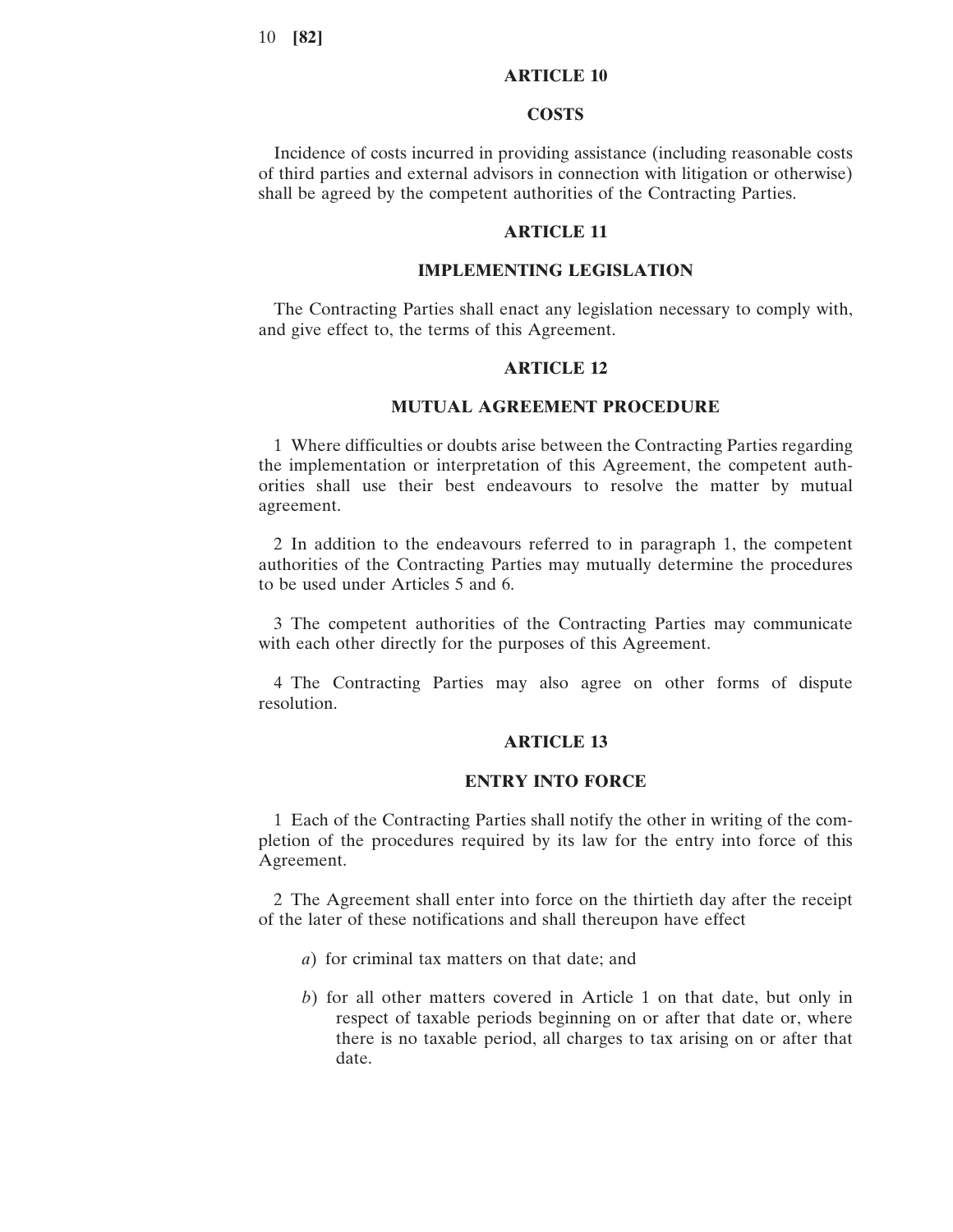# **ARTICLE 14**

# **TERMINATION**

1 This Agreement shall continue in effect indefinitely, but either Contracting Party may terminate the Agreement by serving a notice of termination in writing through diplomatic channels to the competent authority of the other Contracting Party.

2 Such termination shall become effective on the first day of the month following the expiration of a period of six months after the date of receipt of notice of termination by the other Contracting Party.

3 A Contracting Party shall remain bound by the provisions of Article 8 with respect to any information obtained under the Agreement.

IN WITNESS WHEREOF the undersigned, duly authorised thereto by their respective Governments, have signed this Agreement.

DONE, this 14th day of December 2012, in duplicate.

**For the Government For the Government**

**of Ireland of Montserrat**

Michael Noonan Reuben T. Meade



GIVEN under the Official Seal of the Government, 5 March 2013.

ENDA KENNY, Taoiseach.